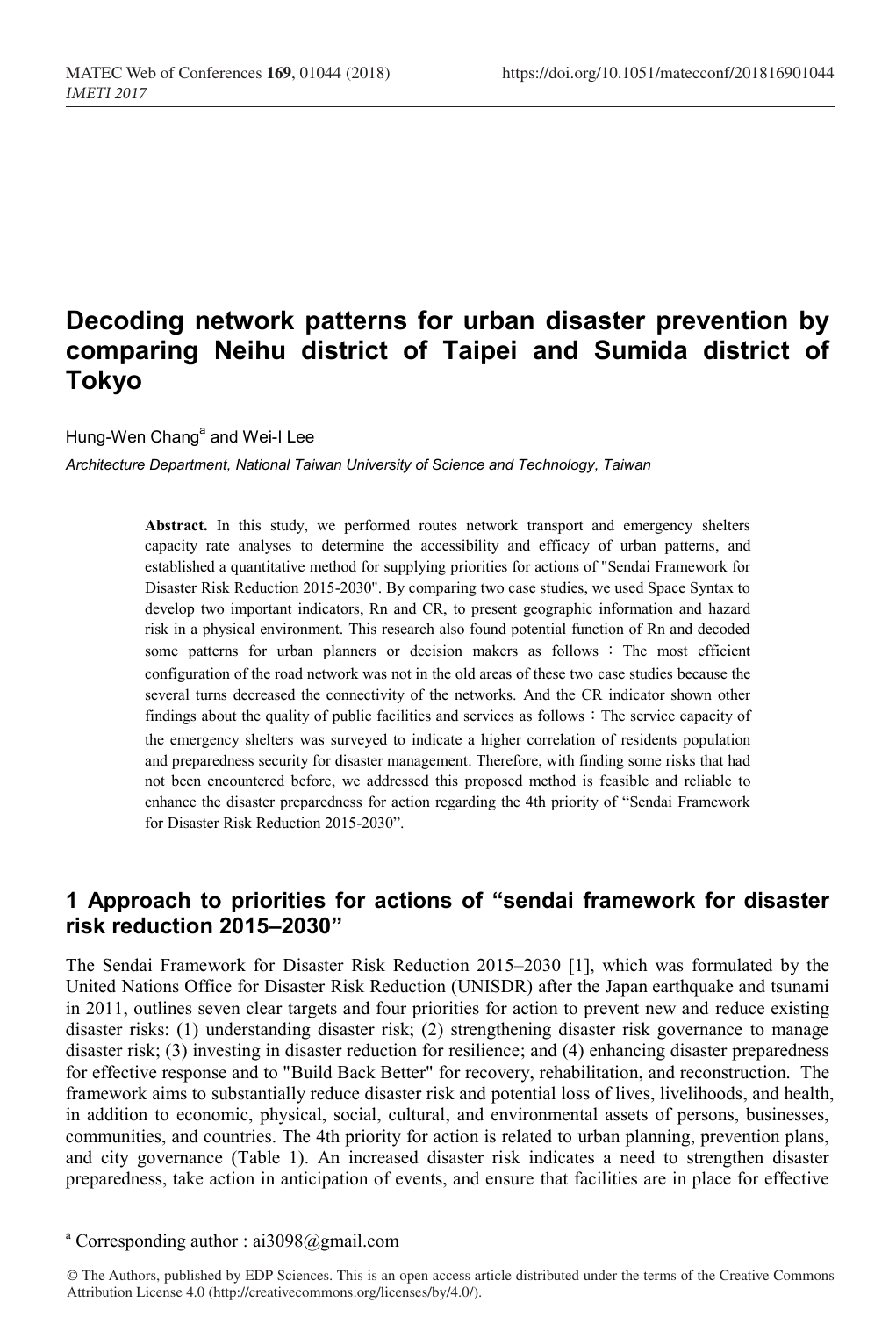response and recovery in all phases of a disaster, including through integrating disaster risk reduction with development measures. Thus, the vulnerabilities arising from a disaster can be managed by reducing the risk of disasters (Figure 1).

**Table 1.** The relationship between priorities for action of Sendai Framework for Disaster Risk Reduction 2015- 2030 and disaster management phase.

| Priorities      |      | Action      |                                                                   | Disaster Management |                   |                              |  |  |
|-----------------|------|-------------|-------------------------------------------------------------------|---------------------|-------------------|------------------------------|--|--|
|                 |      |             | Understanding disaster risk                                       |                     | Phase             |                              |  |  |
|                 |      |             |                                                                   |                     |                   |                              |  |  |
| $\overline{c}$  |      |             | Strengthening disaster risk<br>governance to manage disaster      |                     | <b>Mitigation</b> |                              |  |  |
| 3               | risk |             | Investing in disaster risk                                        |                     |                   | <b>Preparedness</b>          |  |  |
|                 |      |             | reduction for resilience                                          |                     |                   |                              |  |  |
|                 |      |             |                                                                   |                     |                   |                              |  |  |
| $\overline{4}$  |      |             | Enhancing disaster preparedness                                   |                     |                   | <b>Response</b>              |  |  |
|                 |      |             | for effective response and to<br>"Build Back Better" in recovery, |                     |                   |                              |  |  |
|                 |      |             | rehabilitation and reconstruction                                 |                     |                   | <b>Recovery</b>              |  |  |
|                 |      |             |                                                                   |                     |                   |                              |  |  |
|                 |      |             |                                                                   |                     |                   | <b>Prevention Plans</b>      |  |  |
|                 |      |             |                                                                   |                     |                   |                              |  |  |
|                 |      |             |                                                                   |                     |                   |                              |  |  |
|                 |      |             |                                                                   |                     |                   |                              |  |  |
| <b>Disaster</b> |      | <b>Risk</b> | Vulnerability                                                     |                     | <b>Disaster</b>   | <b>Risk</b><br>Vulnerability |  |  |
|                 |      |             |                                                                   |                     |                   |                              |  |  |
|                 |      |             |                                                                   |                     |                   |                              |  |  |
|                 |      |             |                                                                   |                     |                   |                              |  |  |
|                 |      |             |                                                                   |                     |                   | Urban Planning               |  |  |

**Figure 1.** The role of prevention plans and urban planning in risk reduce.

### **2 Rapid diagnostic tests for urban resilience and literature review**

Coordination of public infrastructure is an integral part of any town and country planning process, and aims to provide unlimited uptime of all systems, enabling the fulfilment of basic needs during disaster response, threat to public safety, damage or even destruction of the surrounding buildings. Jetel has described approval of land use plans, regulatory plans and decision making using the concept of disaster prevention as an effective strategy for city governance [2]. A major task in city governance is resource allocation. To understand the dangerous properties in high-risk areas and improve the evacuation equipment, enhancing the ability to respond to disasters is critical [3]. David Alexander [4] (Figure 2) and Wei-I Lee [5-7] reported the need to evaluate urban disaster prevention strategies under given circumstances. They also expressed the need to designate routes and evacuation shelters. The former should guide the evacuees away from the source of danger. This paper investigates the relationship between the emergency infrastructure for urban disaster prevention and priority 4 of the Sendai framework (Table 2) and reports that evacuation routes and shelters are the most important infrastructure in urban disaster prevention, and can help in saving a large number of lives.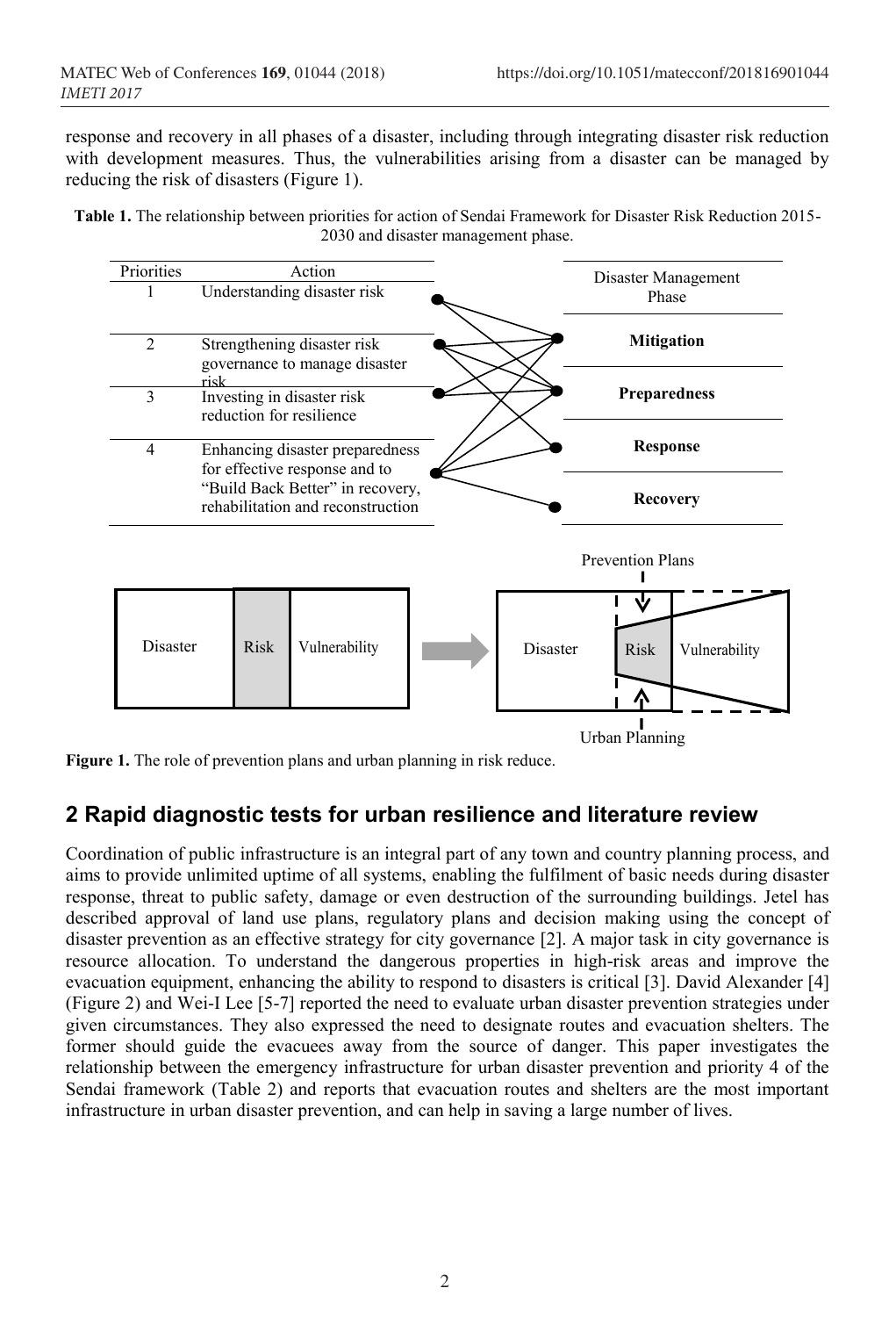**Table 2.** The relationship between the emergency infrastructure of urban disaster prevention and 4th priority for action of Sendai Framework for Disaster Risk Reduction 2015-2030.

| National and local<br>levels | Emergency Infrastructure |                 |                  |           |                    |                           |  |  |  |
|------------------------------|--------------------------|-----------------|------------------|-----------|--------------------|---------------------------|--|--|--|
| Item                         | Evacuation<br>Roads      | <b>Shelters</b> | Fire<br>Stations | Hospitals | Relief<br>Supplies | Police<br><b>Stations</b> |  |  |  |
| Achievement -1               | $\circ$                  | $\circ$         | $\circ$          | $\circ$   | $\circ$            | $\circ$                   |  |  |  |
| Achievement -2               |                          |                 | $\circ$          |           |                    |                           |  |  |  |
| Achievement -3               | $\circ$                  |                 | $\circ$          | $\circ$   |                    | $\circ$                   |  |  |  |
| Achievement -4               |                          | $\circ$         |                  |           |                    |                           |  |  |  |
| Achievement -5               | $\circ$                  | $\circ$         |                  |           | $\circ$            |                           |  |  |  |
| Achievement - 6              | $\circ$                  | $\circ$         |                  |           |                    |                           |  |  |  |
| Achievement -7               | $\circ$                  | $\circ$         |                  |           |                    |                           |  |  |  |
| Achievement -8               | $\circ$                  | $\circ$         |                  |           | $\circ$            |                           |  |  |  |
| Achievement -9               |                          |                 |                  |           |                    | $\circ$                   |  |  |  |
| Achievement -10              | $\circ$                  | $\circ$         |                  |           |                    |                           |  |  |  |
| Achievement -11              | $\circ$                  |                 |                  |           |                    |                           |  |  |  |
| Achievement -12              | $\circ$                  | $\circ$         | $\circ$          | $\circ$   |                    | $\circ$                   |  |  |  |
| Achievement -13              | $\circ$                  | $\circ$         |                  |           |                    |                           |  |  |  |
| Achievement -14              |                          | $\circ$         |                  | $\circ$   |                    |                           |  |  |  |
| Achievement -15              |                          | $\circ$         |                  | $\circ$   | $\circ$            |                           |  |  |  |
| Achievement -16              |                          |                 | $\circ$          |           |                    | $\circ$                   |  |  |  |
| ○:selected Sum               | 10                       | 11              | 5                | 5         | 4                  | 5                         |  |  |  |



**Figure 2.** Evacuation plans have be made under given circumstances.(Reference from David Alexander's Principles in Emergency Planning and Management)

The details of achievements regarding the 4th priority of the Sendai Framework for Disaster Risk Reduction are as follows:

- 1. To update disaster preparedness and contingency policies, plans, and programs.<br>2. People-centric multihazard early warning systems, and disaster risk and
- 2. People-centric multihazard early warning systems, and disaster risk and emergency communication mechanisms.
- 3. Resilience of transportation and telecommunication infrastructure, educational facilities, and hospitals.
- 4. To establish community centers for the promotion of public awareness.
- 5. To establish or strengthen funding mechanisms and procedures for relief assistance and planning.
- 6. To train the existing workforce and voluntary workers to ensure better response in emergencies.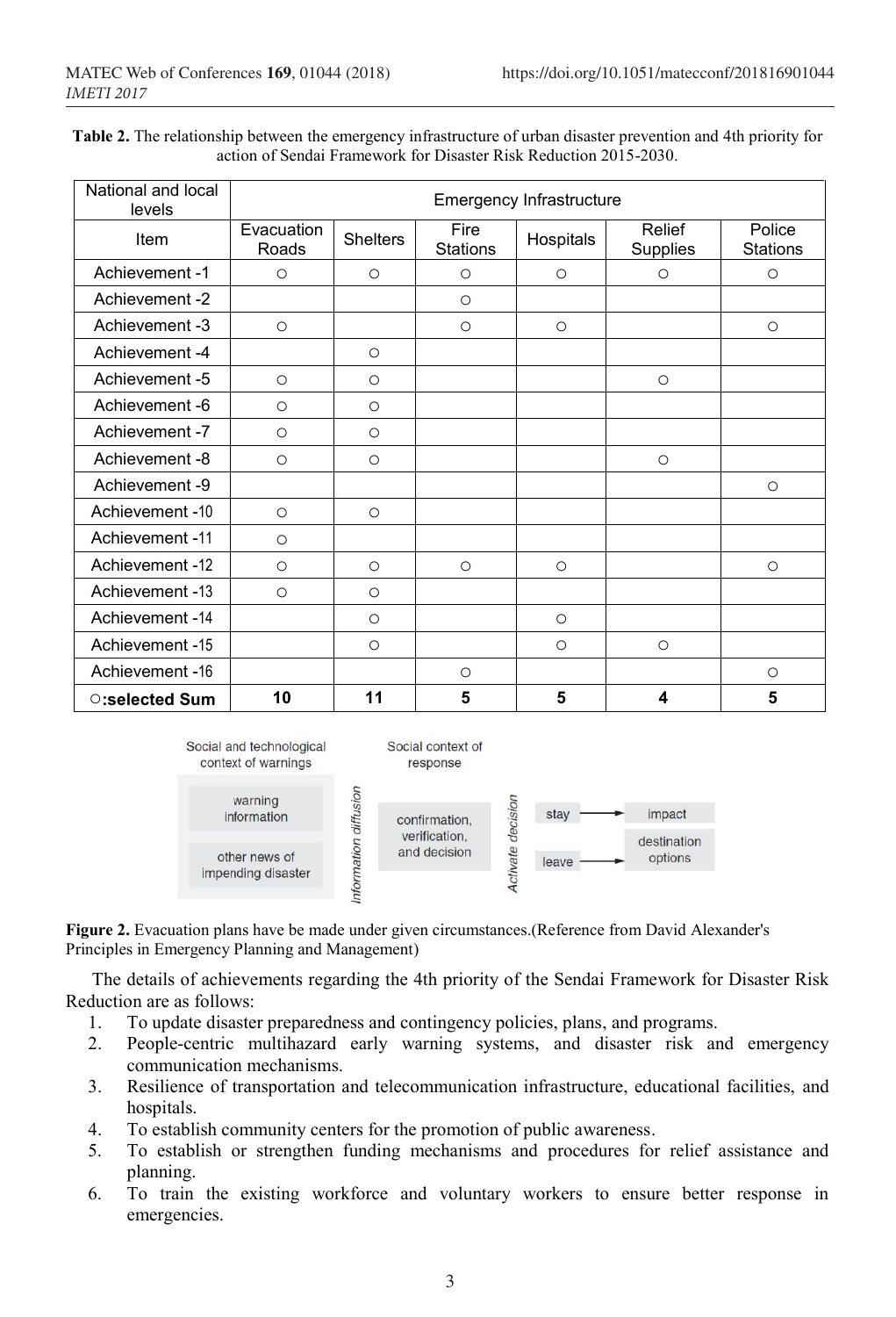- 7. To ensure the continuity of operations and planning, including social and economic recovery, and basic services in the post-disaster phase.
- 8. To ensure rapid and effective response to disasters and resulting displacement, including access to safe shelters, essential food, and nonfood relief supplies.
- 9. To promote the cooperation of diverse institutions, multiple authorities, and related stakeholders at all levels.
- 10. To develop capacities for reducing disaster risk in the short, medium, and long term, such as by land use planning and improvement of structural standards.
- 11. To develop guidelines for the preparedness of disaster reconstruction, such as for land use planning and improvement of structural standards.
- 12. To consider the relocation of public facilities and infrastructure to appropriate areas outside the risk range.
- 13. To improve the ability of local authorities to evacuate persons living in disaster-prone areas.
- 14. To establish mechanisms of case registry and databases of mortality to improve the prevention of morbidity.
- 15. To enhance recovery schemes to provide psychosocial support and mental health services to all people in need.
- 16. To review and strengthen the national laws and procedures on international cooperation based on DRR guidelines.

A problem in the achievement of the "Sendai Framework for Disaster Risk Reduction 2015–2030" is the fact that no evaluation criteria are available. In this paper, an indicator to understand the risk levels in city environment is thus developed. The paper also contributes to the trend of urban resilience and risk management. Some major safety performance evaluation approaches are identified, which include expectation function, risk assessment, statistical quality control, price deflation, engineering economic factors, system analysis, artificial intelligence, and systems theory [8]. Based on these approaches, quantitative and qualitative models are proposed. However, the quantitative models focus on measuring indicators such as frequency, severity, percentages, relative weight, and economic gains and losses of the safety program. Moreover, an evaluation procedure for the evacuation routes and shelters is proposed for use by urban planners or the government.

Jianan Liu reported that an urban spatial structure is a methodology to understand land use and human behavior. Moreover, he proposed to use space syntax and geographic information systems [9]. In this study, a network of evacuation routes was evaluated by using space syntax.

Chang Hsueh Sheng and Liao Chin Hsien also used space syntax to study the relationship between the efficiency of a path and the location of shelters [10]. Moreover, they investigated the challenges in the planning of emergency shelter locations during disaster events. Previous research has been hindered by the inability to consider both the service capacity and mobility of the road network and by the lack of a method for assigning evacuees to emergency shelters after a disaster causes road closures. Therefore, they proposed considering the network and limited scope of serviceability of the emergency shelters. This paper analyzed the advantages of examining the service value of shelters in our case study.

Liao Chin Hsien and Chang Hsueh Sheng applied and aggregated landslide points, land use data, and socioeconomic indicators integrated with a mapping method to analyze the relationship between spatial structures and spatial patterns of disaggregate and aggregate levels in natural hazard areas [11]. Moreover, they sorted out regional maps to present the hazard locations. In this study, space syntax was used to evaluate the evacuation routes and capacity rate to examine the shelters' service value, and feedback to mapping the high-risk areas or low-risk areas. This paper thus proposes a tool for the 4th priority for action of the "Sendai Framework for Disaster Risk Reduction 2015–2030."

### **3 Methodology**

The disaster prevention plans should be evaluated through spatial structure analysis and location configuration assessment to offer quantitative information for decision making. This paper presents a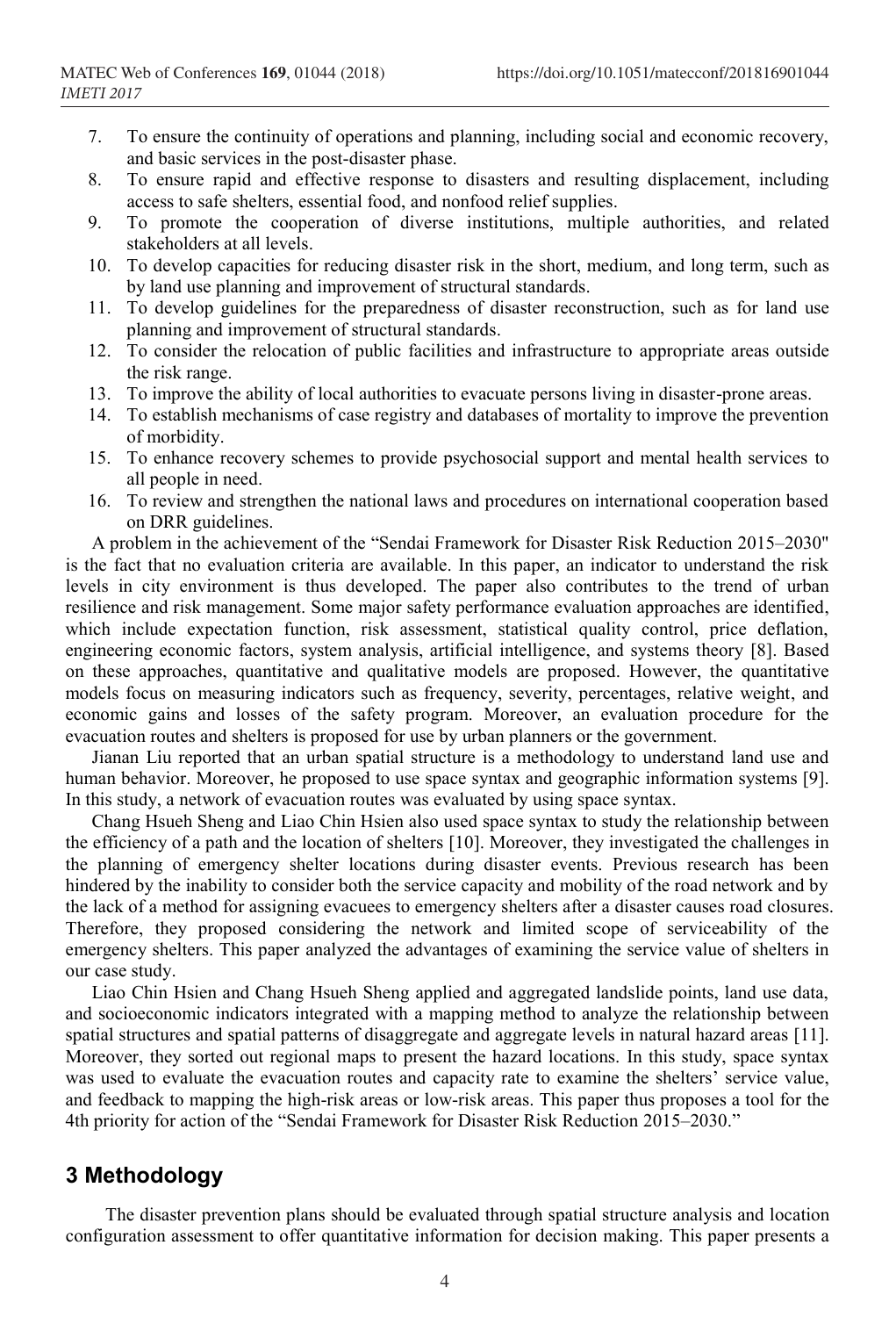process to set up a frame(Figure 3) to rethink the arrangement of infrastructure and relief supplies. Moreover, it provides a tool as a spatial analytical method to understand the risk of a disaster for developing a new inspection system to manage disaster risk and urban resilience. The procedure and indicators are as follows:



**Figure 3.** Framework of this research

### **3.1 Space Syntax for network transport analysis**

On the basis of the ideas and procedures for understanding spatial topology, space syntax analysis has been used to examine the influence of spatial configuration on human behavior and analyze the factors important for ensuring the accessibility and efficacy of the route network in spatial configuration [12]. Ji-Soo Lee and Won-Hwa Hong reported some characteristics in temporary disaster relief facilities by using an integration (Rn) indicator [13]. Rn as a tool for measuring the level of accessibility to a movement potential or how easy it is to get to a segment from other segments [14]. The comparative value representing the accessibility of location was obtained by comparing the mean values of the shortest route (i.e., relative depth) from one unit to another in the road system. A high value of Rn for a unit indicates a highly accessible location, implying that the location of that unit is highly efficient and accessible in the road system [15].

The highly accessible route is the core section of topology in an urban route system that reaches the other roads with the fewest corners. In the "Depth Map" software used for space syntax analysis, higher and lower accessibility are indicated by red and blue, respectively (Figure 4). Details of the formula are as follows:

Formula: *Rn=1/ RRA*;*RRA= RA/ DK Rn*:*Relative accessibility of whole district RRA*:*Real comparative value of asymmetry RA*: *Value of asymmetry* = 2 (*d-1*) /k-2 *DK*: *Assumption of the relative depth of symmetry d*: *Mean relative depth of the location k*:*Number of units,n-1*



**Figure 4.** The analysis process in Depthmap X software.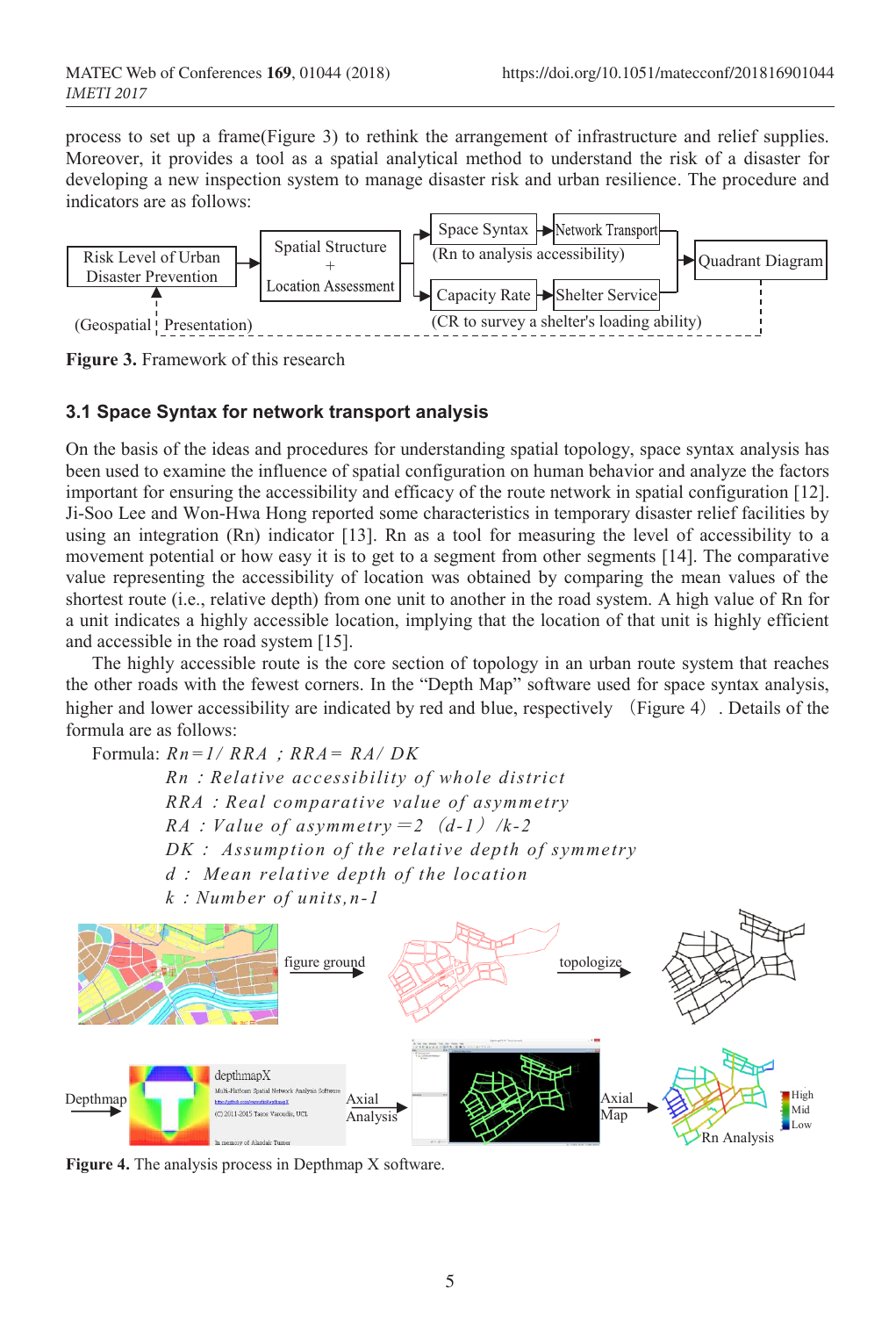### **3.2 Capacity rate for emergency shelter service survey**

Evacuation routes and centers must be designated and preliminary shelters must be distributed during the short-term aftermath. There must be provisions for traffic control, maintenance of public order, and restriction of access to dangerous areas or places where emergency personnel are working [4]. Therefore, surveying the loading of capacity rate in every emergency shelter can determine whether the emergency shelters cover the service area [16]. In this study, we invested the percentage of capacity rate from a shelter and developed an indicator "CR" to determine the loading ability of shelters. In the formula, the denominator is the total number of people in a locality or village, and the numerator is the number of people a shelter can accommodate in an emergency. The formula is given as follows:

Formula: *CR*(*Capacity Rate*)*=APA/TPA APA*:*acceptable maximum people amount of a shelter's capacity TPA*:*total people amount of a shelter's service cover area*

#### **3.3 Quadrant diagram of performance evaluation in hazard risk**

In this study, we considered a quadrant diagram that divides the background into four parts. The Xaxis (Rn indicator) and Y-axis (CR indicator) were used to draw data that contained two measurements. The measurement target was specified to facilitate environmental investigation using the quadrant diagram as a hazard measurement tool (Figure 5). In disaster management, the quadrant diagram is commonly used as a statistical method because the quadrant pattern represents the integration of two measurement definitions. Thus, if both the measured indicators are higher than the average then they can be defined in the first quadrant, which is the region with the highest spatial efficiency. Broadly, we can define the relatively low-risk region as the first quadrant, and the mediumrisk region as the second and fourth quadrants. If one of Rn or CR is above the average then the risk can be defined in the second or fourth quadrant, which are areas with high spatial efficiency. However, if both of the measured indicators are below the average then the risk can be defined in the third quadrant, which is the area with the lowest spatial efficiency. Although disasters occur unpredictably, we must reconsider resource allocation and safety management in the areas of the third quadrant because they are at high risk relative to the overall urban system.



**Figure 5.** Quadrant diagram depicting hazard levels.

## **4 Empirical case study analysis**

From a methodological point of view, this study translated a conceptual disaster prevention schema, an organizational urban infrastructure, and complex spatial relationships into quantitative spatial hazard metrics. Moreover, the study compared various real environmental configurations for different districts and cities. The method and conceptual framework described here can be applied to understanding the differences in disaster management decision making in urban networks. In Japan, the city governments have planned several disaster prevention mechanisms, as is the case in other East Asian countries such as Taiwan. In this study, empirical analysis of two similar urban regions was conducted and the quadrant diagram was developed. On the basis of space syntax and capacity rate, the Rn and CR indicators were used to evaluate the accessibility and efficacy of evacuation routes and service performance of shelters. In addition, Neihu and Sumida districts were chosen for the case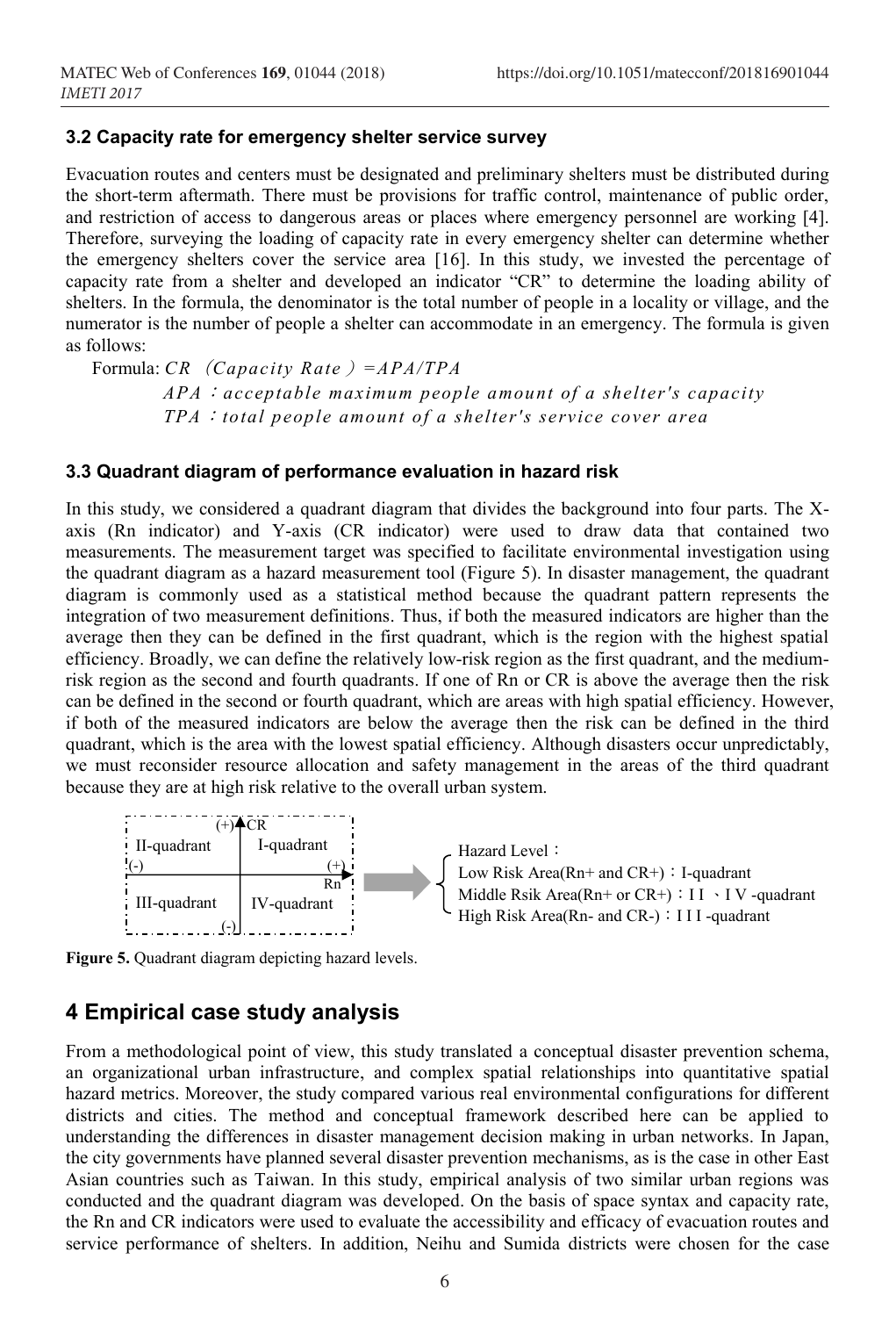study and compared based on the same environment characteristics, including old communities and new business districts, organic street shapes, and geometric boulevards. The differences between hazard risks and their influence on human behavior toward disaster management were the important concerns addressed in this research. Furthermore, using this information to support decision making for urban resilience and city governance was studied.

#### **4.1 Rn indicator in Space Syntax case study of Neihu and Sumida districts**

In this section, the routes in Neihu and Sumida districts were evaluated according to the Rn indicator. First, we found some obvious topological differences in the spatial configuration by using space syntax. In the case of Neihu District, the new regions had recently been developed and their topology was geometric. Space syntax proved that the distribution of the routes with high integration was concentrated. However, the old regions had been developed earlier and their topology was organic. Any road system with low integration should be allocated alternate disaster prevention plans to keep its roads useful in case of emergency.

By contrast, in Sumida District, the routes in old regions were highly integrated and concentrated in the topology of the spatial pattern. A ranking methodology using Rn as an indicator shows the maximum efficiency and integrated area in an urban system, and also presents the low-interactivity spots. Thus, the Rn indicator is a powerful indicator to describe the topology and spatial cognition of network configuration(Figure 6). Thus, this research studied the similar urban spaces of Neihu District in Taipei and Sumida District in Tokyo based on the properties of Rn and decoded some patterns for urban planners or decision makers as follows:

- (1) The Rn indicator was used to determine the geometric characteristics in the new areas of these two districts; however, the results were not the same. The metrics in Neihu had some straight routes that provided an organized direction for evacuation. However, in Sumida, the central roads (red lines in the space syntax axial map) with high Rn values controlled the old area as a hierarchical network by which the residents or government might be aware of the location of important paths.
- (2) The most efficient configuration of the road network was not in the old areas of these two districts because the several turns decreased the connectivity of the networks.

Therefore, in this study, we used the superiority of the Rn indicator as a metric to identify the location of high- or low-transport effectiveness areas. We calculated every path in a neighborhood or village as a unit for comparison with others. There were 39 units in Neihu (Table 3)and 26 units in Sumida(Table 4) to fit in the quadrant diagram. We calculated the average values as a mean index to identify the high- and low-efficacy areas. The low-efficacy area has high risk because it provides low transport effectiveness for people to evacuate, which is not favorable for urban disaster prevention plans [17]. The mean Rn indicator was  $Rn = 1.080$  in Neihu and  $Rn = 1.249$  in Sumida. This paper used Rn as the X-dimension to classify the higher or lower quantities in the case studies.

| No. | Rn(average) | Segments | No. | Rn(average) | Segments | No. | Rn(average) | Segments |
|-----|-------------|----------|-----|-------------|----------|-----|-------------|----------|
|     | 1.264       | 53       | 14  | 0.731       | 101      | 27  | 1.191       | 162      |
|     | 0.897       | 105      | 15  | 1.02        | 68       | 28  | 1.281       | 58       |
| 3   | 0.845       | 95       | 16  | 1.017       | 65       | 29  | 1.208       | 118      |
| 4   | 1.377       | 44       | 17  | 1.132       | 40       | 30  | 1.012       | 52       |
| 5   | 1.374       | 33       | 18  | 1.188       | 50       | 31  | 0.944       | 55       |
| 6   | 1.267       | 69       | 19  | 1.289       | 42       | 32  | 0.753       | 85       |
|     | 1.159       | 65       | 20  | 1.347       | 13       | 33  | 1.083       | 61       |
| 8   | 1.256       | 25       | 21  | 1.055       | 48       | 34  | 0.917       | 79       |
| 9   | 1.022       | 57       | 22  | 1.122       | 52       | 35  | 1.09        | 27       |
| 10  | 1.001       | 42       | 23  | 0.996       | 30       | 36  | 0.967       | 75       |
| 11  | 0.754       | 81       | 24  | 0.711       | 79       | 37  | 1.391       | 33       |
| 12  | 1.053       | 40       | 25  | 1.259       | 43       | 38  | 1.163       | 87       |
| 13  | 0.681       | 130      | 26  | 1.175       | 31       | 39  | 1.117       | 53       |

| <b>Table 3.</b> Rn indicator of Neihu District |  |  |  |
|------------------------------------------------|--|--|--|
|------------------------------------------------|--|--|--|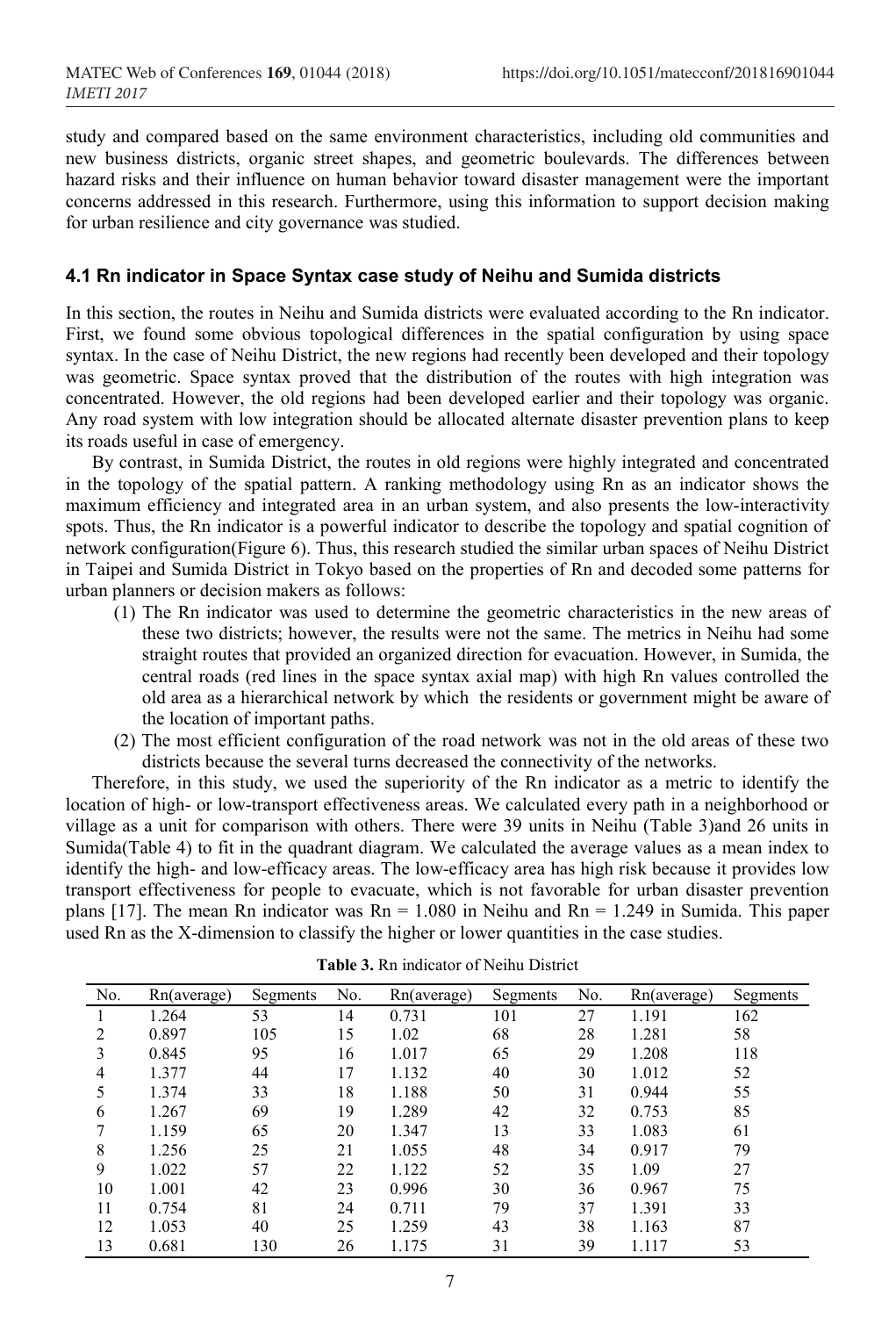

**Figure 6.** Axial analysis mapping of Neihu and Sumida districts by Space Syntax.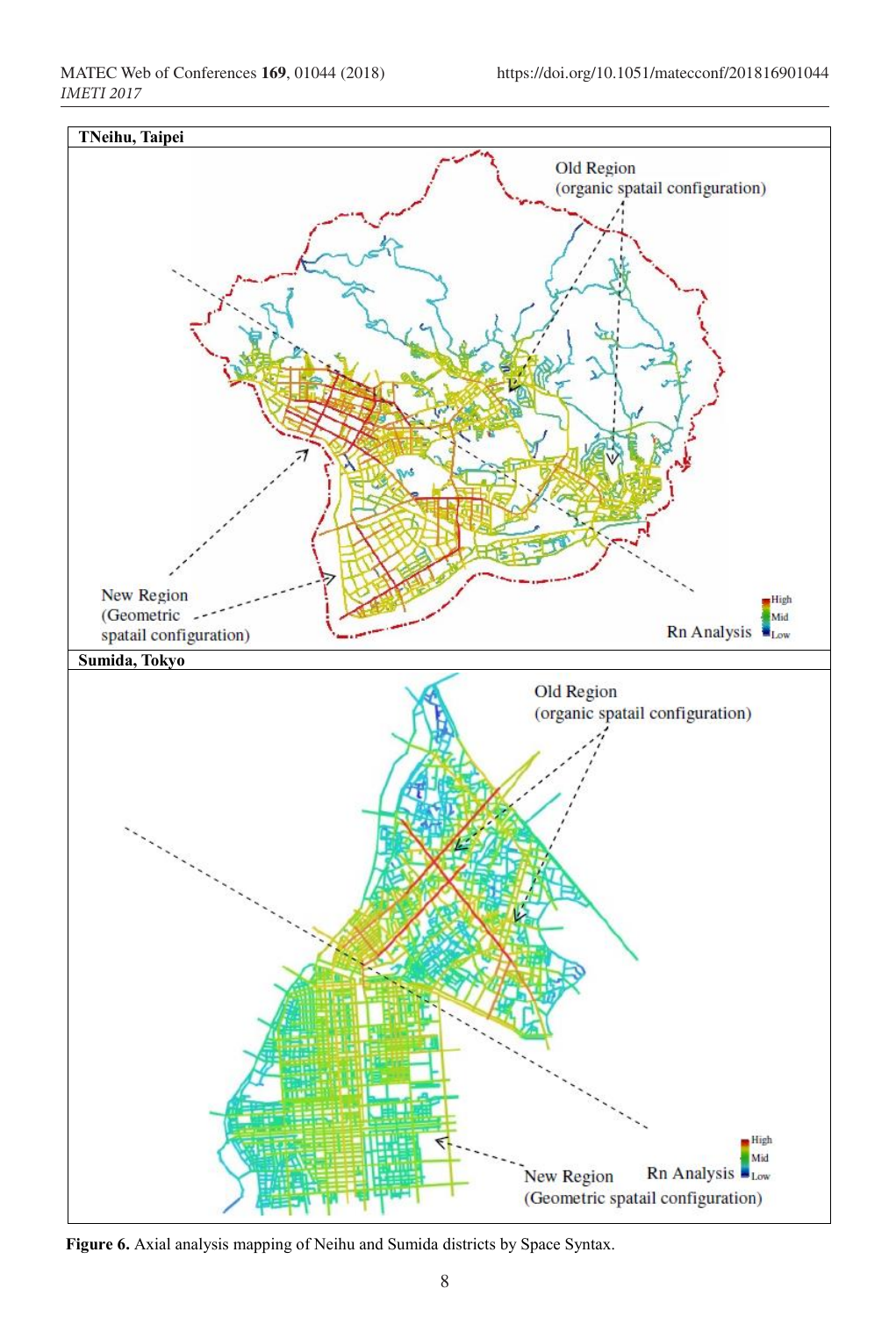| No. | Rn(average) | Segments | No. | Rn(average) | Segments | No. | Rn(average) | Segments |
|-----|-------------|----------|-----|-------------|----------|-----|-------------|----------|
|     | 1.161       | 88       | 10  | 1.258       | 79       | 19  | 1.08        | 59       |
| າ   | 1.182       | 35       | 11  | 1.278       | 50       | 20  | 1.002       | 200      |
|     | 1.291       | 63       | 12  | 1.349       | 38       | 21  | 1.298       | 102      |
| 4   | 1.328       | 27       | 13  | 1.238       | 23       | 22  | 1.247       | 151      |
|     | 1.307       | 26       | 14  | 1.337       | 27       | 23  | 1.313       | 85       |
| 6   | 1.182       | 37       | 15  | 1.334       | 39       | 24  | 1.217       | 343      |
|     | 1.114       | 38       | 16  | 1.392       | 48       | 25  | 1.186       | 260      |
| 8   | 1.283       | 54       |     | 1.396       | 160      | 26  | 1.155       | 93       |
| Q   | 1.276       | 72       | 18  | .261        | 446      |     |             |          |

**Table 4.** Rn indicator of Sumida District

#### **4.2 CR indicator in capacity rate case study of Neihu and Sumida districts**

In addition to transportation, the real environmental factors, such as the shelters and their capacities, must be considered. After classifying the degree of Rn indicator in Neihu and Sumida, we studied the capacity requirement to ensure the ability of shelters. For example, if people evacuate as fast as possible but there are few shelters with sufficient space, the disaster prevention plans cannot be efficient. Therefore, we surveyed the shelters' capacity and transferred a measurement metric called "CR" to determine the capacity of the shelters. In this section, we use an objective measure of capacity to investigate the shelters and understand the urban resilience of infrastructure during disaster response operations.

This paper calculated the capacity of each shelter (CR indicator) in a neighborhood or village as a unit for comparison with other shelters. We obtained 39 CR values in Neihu (Table 5)and 26 values in Sumida(Table 6) to fit in the quadrant diagram. This paper used the average value as a mean index to identify the high and low efficacy areas. The mean CR indicator was  $CR = 1.36\%$  in Neihu and  $CR =$ 21.93% in Sumida. Moreover, we found some interesting differences between the management of cities and government, including the quality of public facilities and services. These findings were as follows:

- (1) The service capacity of the emergency shelters in Sumida was 16 times higher than that in Neihu. This finding indicates the service level of public infrastructure between different cities or countries. Although this may not be a problem in urban planning and disaster prevention plans, it is a safety consideration to provide sufficient shelters or more capacity for disaster prevention and risk control [18].
- (2) With respect to the correlation between residents and the shelters' capacity, the survey indicated a higher correlation in Sumida District ( $R^2 = 0.0491$ ) than in Neihu ( $R^2 = 0.0101$ ) considering similar population (the population is 287,760 in Neihu and 266,356 in Sumida). The survey also presents another way to complement urban resilience or disaster response resolution in case of severe disasters such as earthquakes.

| No. | TPA   | <b>APA</b> | $CR(\%)$ | No. | TPA   | <b>APA</b> | $CR(\% )$ | No. | TPA   | <b>APA</b> | $CR(\%)$ |
|-----|-------|------------|----------|-----|-------|------------|-----------|-----|-------|------------|----------|
|     | 7541  | 81         | 1.08     | 14  | 7295  | 52         | 0.71      | 27  | 4014  | 31         | 0.76     |
| 2   | 9651  | 100        | 1.04     | 15  | 6221  | 85         | 1.37      | 28  | 9002  | 149        | 1.65     |
| 3   | 6869  | 71         | 1.04     | 16  | 8813  | 130        | 1.47      | 29  | 5706  | 94         | 1.65     |
| 4   | 6441  | 128        | 1.99     | 17  | 7900  | 181        | 2.29      | 30  | 8387  | 111        | 1.32     |
| 5   | 5995  | 197        | 3.29     | 18  | 8464  | 139        | 1.65      | 31  | 6541  | 77         | 1.18     |
| 6   | 10063 | 105        | 1.04     | 19  | 8089  | 129        | 1.60      | 32  | 5832  | 52         | 0.90     |
|     | 9744  | 157        | 1.62     | 20  | 4801  | 71         | 1.48      | 33  | 10485 | 244        | 2.33     |
| 8   | 6104  | 50         | 0.83     | 21  | 11990 | 180        | 1.50      | 34  | 9651  | 134        | 1.39     |
| 9   | 8605  | 71         | 0.83     | 22  | 8153  | 73         | 0.90      | 35  | 5997  | 84         | 1.39     |
| 10  | 8360  | 114        | 1.37     | 23  | 9258  | 83         | 0.90      | 36  | 1406  | 16         | 1.17     |
| 11  | 5757  | 68         | 1.18     | 24  | 5044  | 52         | 1.04      | 37  | 6410  | 151        | 2.36     |

**Table 5.** CR indicator of Neihu District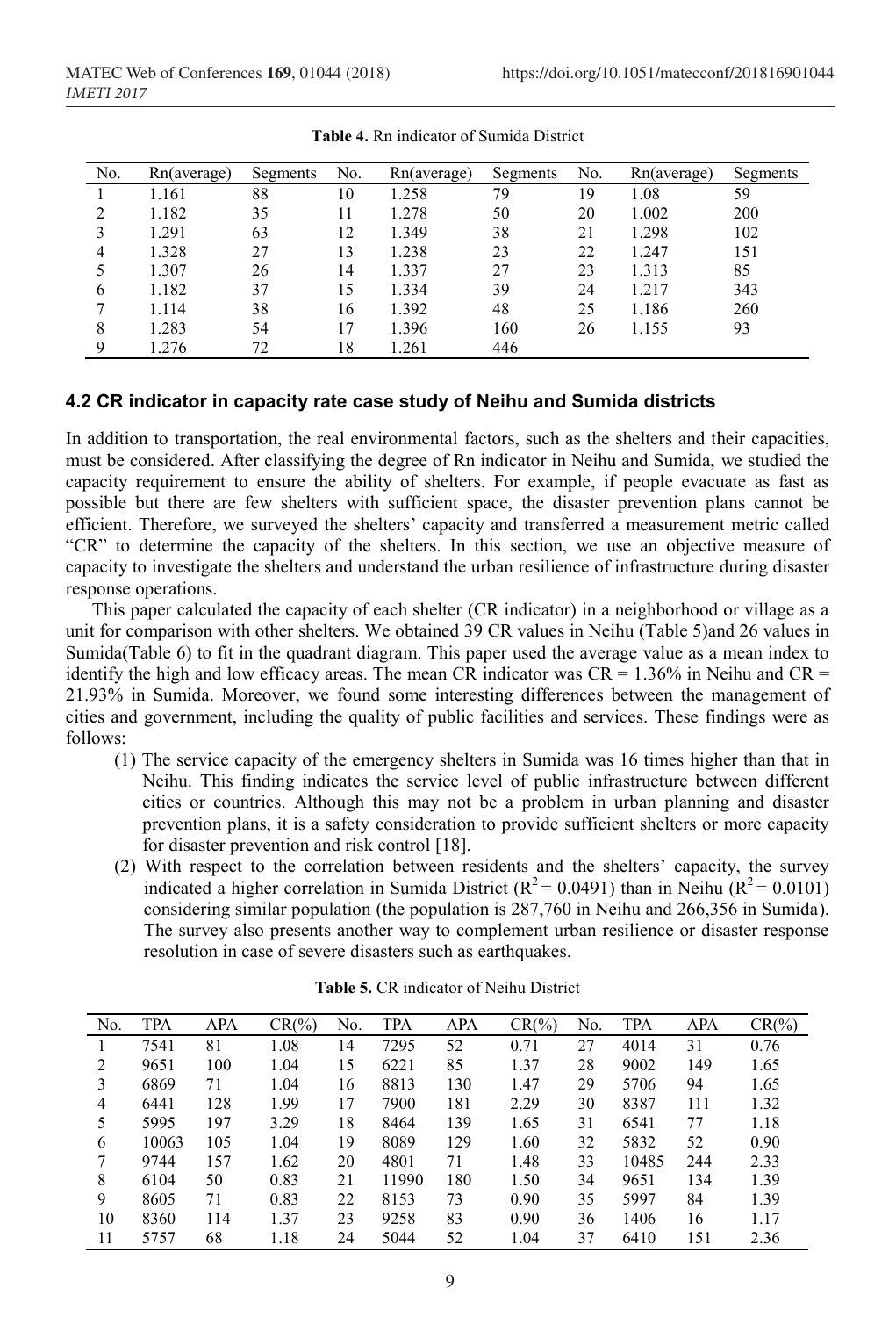|  |  |  | 12 5572 46 0.83 25 8263 79 0.96 38 8995 145 1.61 |  |  |
|--|--|--|--------------------------------------------------|--|--|
|  |  |  | 13 7091 52 0.74 26 7025 67 0.96 39 6225 112 1.81 |  |  |

| No. | <b>TPA</b> | <b>APA</b> | $CR(\% )$ | No. | TPA   | <b>APA</b> | $CR(\%)$ | No. | <b>TPA</b> | APA  | $CR(\% )$ |
|-----|------------|------------|-----------|-----|-------|------------|----------|-----|------------|------|-----------|
|     | 7268       | 909        | 12.51     | 10  | 8749  | 1425       | 16.29    | 19  | 6707       | 4866 | 72.56     |
| 2   | 4526       | 566        | 12.51     | 11  | 6625  | 1450       | 21.89    | 20  | 18213      | 5696 | 31.27     |
| 3   | 12948      | 1246       | 9.62      | 12  | 5129  | 1123       | 21.89    | 21  | 10405      | 1841 | 17.69     |
| 4   | 5676       | 674        | 11.87     | 13  | 5156  | 552        | 10.71    | 22  | 13141      | 3794 | 28.87     |
| 5   | 7537       | 895        | 11.87     | 14  | 11022 | 1267       | 11.50    | 23  | 10737      | 2671 | 24.88     |
| 6   | 10122      | 777        | 7.68      | 15  | 8136  | 999        | 12.28    | 24  | 22006      | 5304 | 24.10     |
| 7   | 1544       | 190        | 12.28     | 16  | 9840  | 1322       | 13.43    | 25  | 20693      | 8249 | 39.86     |
| 8   | 8364       | 3123       | 37.34     | 17  | 15315 | 3758       | 24.54    | 26  | 2295       | 492  | 21.42     |
| 9   | 10264      | 3832       | 37.34     | 18  | 23938 | 5908       | 24.68    |     |            |      |           |

**Table 6.** CR indicator of Sumida District

#### **4.3 Hidden differences between hazard risks using quadrant diagram**

We combined the two aforementioned indicators(Figure 7 and 8) and created a hazard map with geographic and disaster risk information that can be used as a rating for the 4th priority of the Sendai Framework for Disaster Risk Reduction. This hazard map can be used as a basis for an increase in disaster management capacity or resource allocation in future. Ultimately, we hope to enrich the 4th priority of the Sendai Framework for Disaster Risk Reduction by using a quantified indicator for disaster management and resilience. Using this assessment method, the following conclusions can be drawn regarding urban governance:

- (1) For the low risk area, the spatial networks in Neihu were linear; however, Sumida was separated into two cores, both located in the old and new regions. Thus, in Neihu(Figure 9), only the new region had efficient evacuation ability, whereas in Sumida(Figure 10), the ability was balanced in both the old and new regions.
- (2) For the high risk area, two districts with the same result were located at the bordering area. Although it is based on different geographical environments, it can be explained by a simple factor. Any land close to urban zoning and human activities with high land use requires more infrastructure such as effective routes or public open spaces. The high risk area is a residential and business hot spot, with low disaster prevention preparedness.
- (3) The efficacy patterns in the old and new regions or organic and geometric spatial configurations were studied. There was no fixed or correct solution for the urban disaster prevention plans. This also provided another viewpoint on the theory of modern urban planning.
- (4) The reasons or causes that make these area present high or low risk in Figure 9 and 10 is the important issue for urban planning and disaster prevention policy. And this research spots the high risk area of villages in Neihu and Sumida with the same spatial character through hazard quadrant diagram and risk mapping. In Neihu of Taipei, the high risk area are located nearby the hills and mountains that make the low efficient of accessibility with curved roads (the Rn indicator is 0.681~0.753 and the average is 1.080). Of course, the service radius of shelters nearby hills and mountains are much longer than others and lead to low capacity rate ( the CR indicator is 0.71~0.83 and the average is 1.36). Identically, in Sumida of Tokyo, the high risk area are located the edge of a district and closed to rivers to cause low efficient of accessibility with blind alley (the Rn indicator is 1.002~1.161 and the average is 1.249). And these area are also earlier-development communities with crowded people but less land for public facilities. This reason caused the low capacity rate, too ( the CR indicator is 12.51~10.71 and the average is 21.96). This research addressed a particular and useful methodology to recognize the service level of urban disaster prevention planning for evacuation roads and shelters.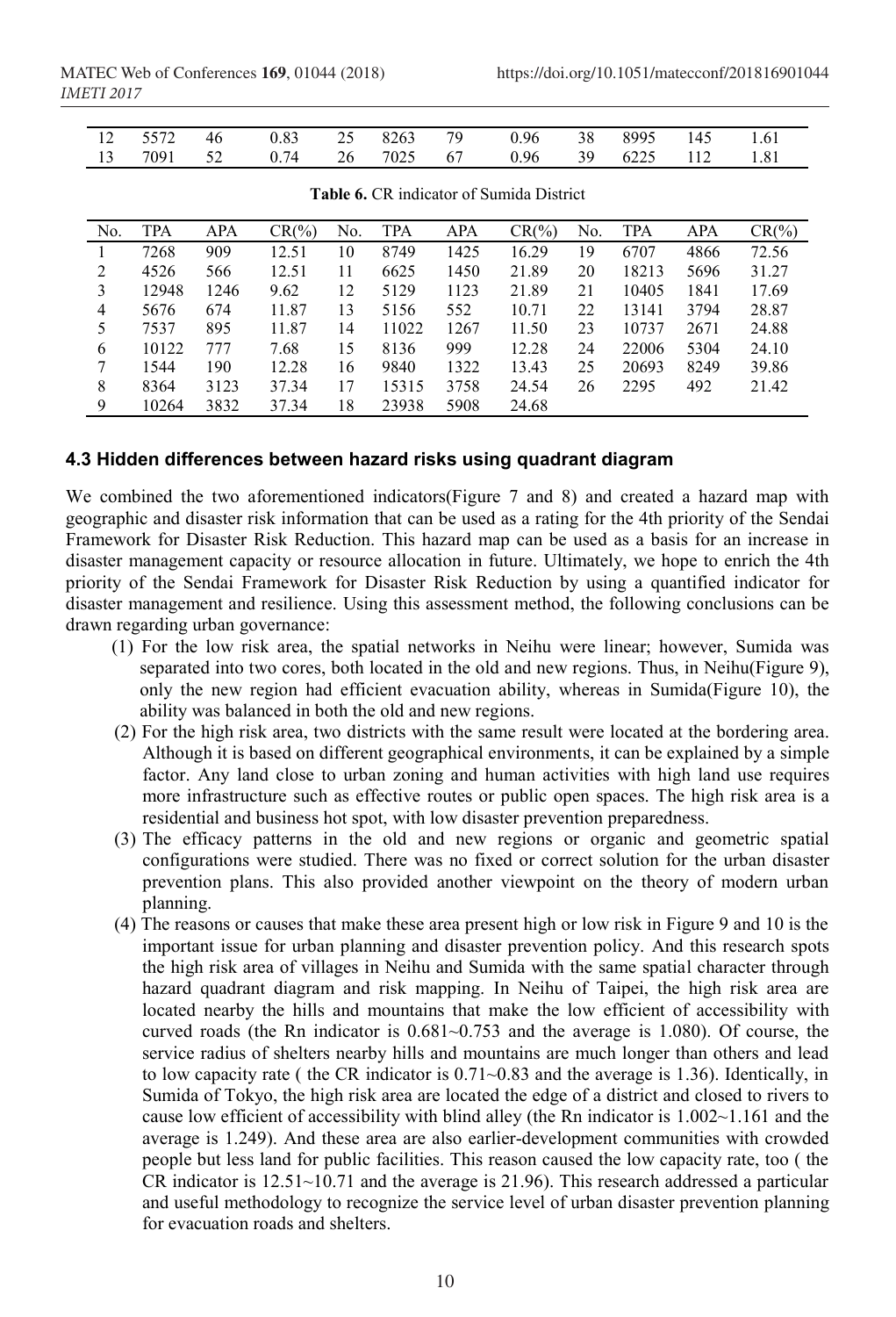









**Figure 9.** Hazard risk mapping of Neihu District **Figure 10.** Hazard risk mapping of Sumida District

### **4.4 Discussion**

The quadrant diagram is a strategic step and layout for implementing the Sendai Framework for Disaster Risk Reduction. This paper aims to propose a specific assessment method that is feasible and integrated in the 4th priority for action of the Sendai Framework for Disaster Risk Reduction. The proposed method is feasible and reliable and is not necessarily the only reference for the 4th priority. However, we hope to obtain some innovative research results to transform and enhance the disaster preparedness and social security of cities. Through a comprehensive risk survey of the urban road network and emergency shelters, we found some risks that had not been encountered before. This is also a good basis for action regarding the 4th priority, which is expected to lead other researchers to focus on the 4th priority, and enrich and complete the entire disaster reduction program. Thus, this paper presents an empirical study to report a new and innovative assessment methodology for the 4th priority. Moreover, this paper provides a comprehensive indicator for rapid risk assessment and diagnosing risk factors for the 4th priority under limited government resources and public infrastructure. Through this assessment method, we hope to establish a geographic hazard information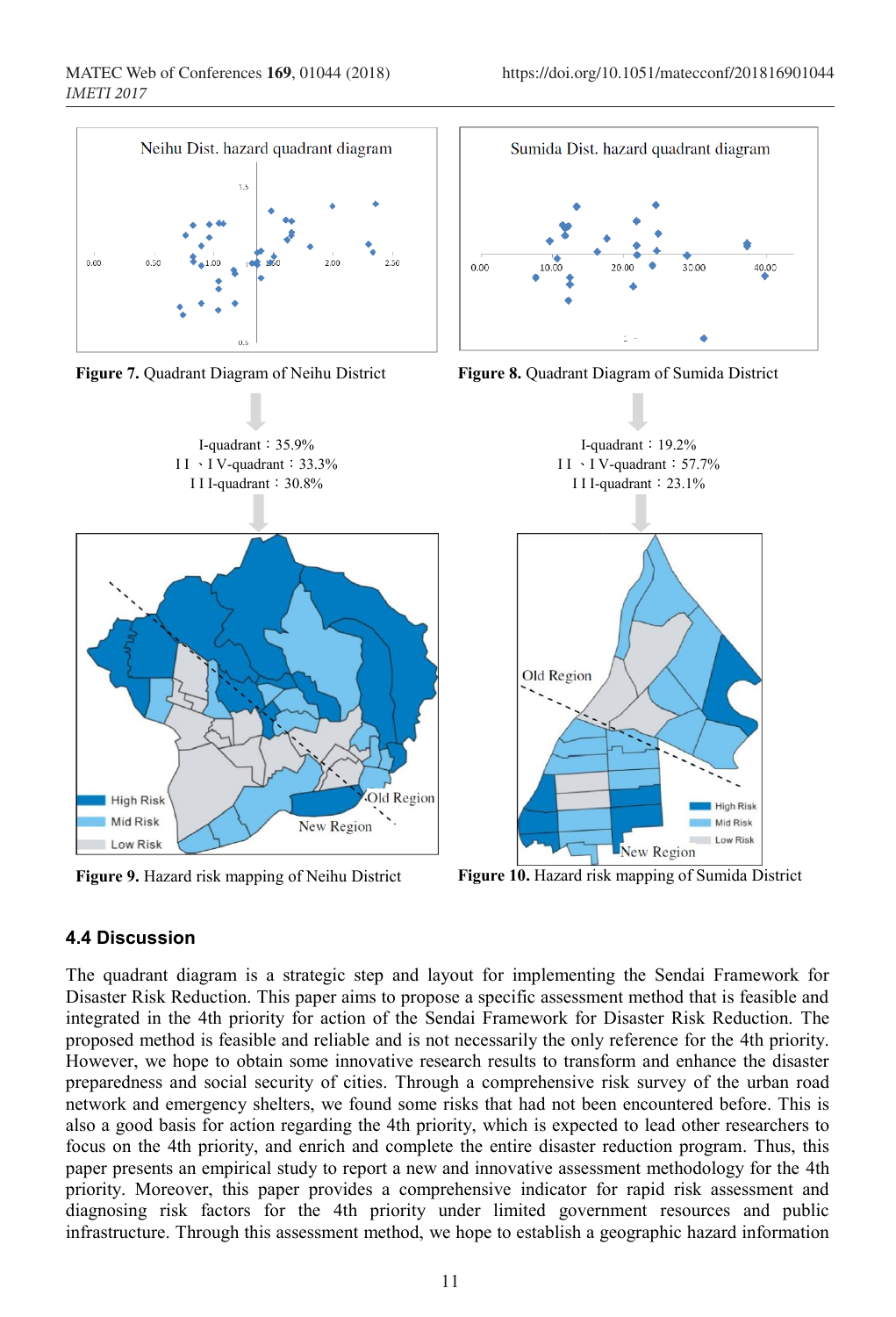tool to guide the government and disaster management units to adjust or review the urban planning mechanism, and thus provide a more comprehensive urban safety network.

Through this research, we suggest government, urban planners and scholars to rethink the original value of disaster prevention planning. Not only making disaster prevention policies but also modifying regular with quantitative analysis methodology. In these high risk area of this research, we also want to present government to add or build more emergency shelters in parks or open space. On the other hand, the new building permits should be requested to plan evacuation plans for public safety. Like large development plans and reconstruction projects, the evacuation shelters have to be added in first floor of sites to create public contribution to society. Of course, these evacuation shelters have to connect to important roads and lane in urban disaster prevention plans according to Space Syntax analysis.

### **5 Conclusion**

Disasters have become an important urban problem because of their unpredictability and heavy casualties in the event of a disaster. For any country and city, people's security and social stability is a basic task and requirement. Even with large amounts of human resources or social costs, it is difficult to completely prevent a disaster. Although there is no solution to this problem, disaster prevention can be improved by using the 4th priority of the Sendai Framework for Disaster Risk Reduction. This paper reveals the hidden risks in cities and decodes the correlation factors, in addition to providing a scientifically quantifiable solution to the qualitative problem of disaster management.

This paper presents a hazard management method that recognizes the urban network patterns and is useful for promoting or upgrading the disaster prevention plans. In future studies, we intend to expand the study to other public facility problems. In addition to urban road networks and emergency shelters, we incorporate a comprehensive survey of other disaster prevention space systems to facilitate the spatial construction for a more safe urban resilience. This paper contributes to the implementation of the 4th priority and other human behaviors or evacuation studies. Moreover, we intend to study human behaviors and asylum to facilitate the implementation of the 4th and other priorities of the Sendai Framework for Disaster Risk Reduction and contribute to the qualitative and quantitative study of disaster management.

### **References**

- 1. UNISDR, *Sendai Framework for Disaster Risk Reduction 2015-2030*, Third UN World Conference on Disaster Risk Reduction (2015)
- 2. V. Jetel, 8th International Scientific Conference Building Defects, MATEC Web of Conferences, **93**, 03009 (2017)
- 3. B. Zhou, 13th Global Congress on Manufacturing and Management, MATEC Web Conference **100**, 02062 (2017)
- 4. D. Alexander, Dunedin Academic Press, **150**, 180-183 (2002)
- 5. W.Y. Lee, S.T. Chien and S.H. Lee, *The Plans on Disaster Prevention System of Urban Planning in Taipei City*, The Department of Urban Development of Taipei City Government (1997)
- 6. W.Y. Lee and M.J. Ho, *The Handbook of Disaster Prevention in Urban Planning*, Architecture and Building Research Institute of Ministry of the Interior, Taiwan (2000)
- 7. W.Y. Lee, *To Study the Correlation and Spatial Planning of Rescue Locations and Prevention Routes in Central Area of Taipei City*, The Department of Urban Development of Taipei City Government (2001)
- 8. K.A. Adebiyi, O.E Charles‐ Owaba and M.A. Waheed, Disaster Prevention and Management: An International Journal, **16**(2), 178-187 (2007)
- 9. J. Liu, D. Wu, F. Hidetosi and W. Gao, Open Journal of Civil Engineering, **5**, 97-108 (2015)
- 10. H.S. Chang and C.H. Liao, Nat Hazards, **76**, 1551–1571 (2015)